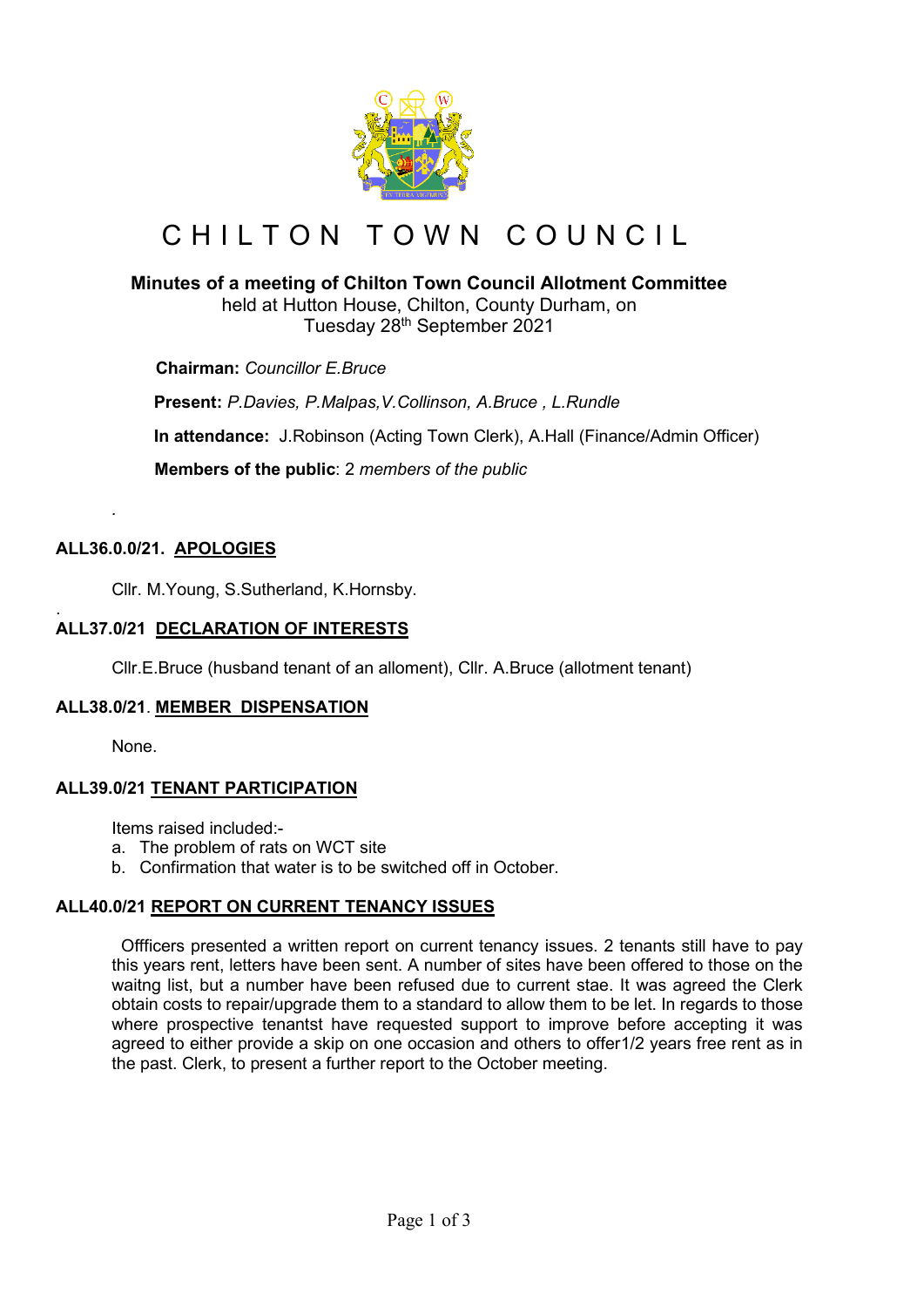## **ALL41.0/21 RATS ON SITE**

Officers advised members that a member of the public had complained to DCC Enviroenmtal Health who had visited the site and offered to provide an annual service to deal with the issue. To date the cost has not been provided, agreed to follow up. DCC had also advised a fence is required between Keates Road and the allotments. Clerk to write to LIVIN requesting a meeting to discuss same, however members present felt this will not resolve the situation.

#### **ALL42.0/21 WATER**

It was agreed ,as per Policy, to switch off all water to allotment sites rom 1stv October 2021 and open hem March 2022

#### **ALL43.0/21 INSPECTION PROCESS**

Acting Town Clerk advised that the previous Town Clerk had requested North East Allotment Association to inspect all alotments. He had halted this process and requested from them a tender submission on the proposed process and cost of this service. This had now been prepared. It was agreed to circulate the document and discuss at the next meeting inOcotber.

#### **ALL44.0/21 CONSULTAION EVENTS**

Acting Town Clerk advised all allotment holders will be invited to one of 4 meetings to discuss the issues/concerns from each site. It is hoped from these events a 4 year strategy for the mamgemtn of the allotments can be agreed by Council. It was agreed any member of the |Council to attend if they so wished.

#### **ALL45.0/21 PLAYGROUND REPORT**

Members considered the monthly DCC report on the Playgrounds. Acitng Clerk advised he had requested under delegated Health and Saferty powers DCC to undertake all repairs higlighted as amber. Members endorsed this action.

#### **ALL46.0/21 SECTION 106 BID**

Acting Town Clerk reported on a meeting he had with Head of Playgrounds DCC in regards to the 106 bid, which included increasing the bid to cover the Skateprak repris. It was agreed to discuss further at the October monthly meeting.

## **ALL 47.0/21 EXCLUSION OF PRESS AND PUBLIC**

Cllr. E.Bruce proposed and Cllr. P.Malpass seconded, and carried, that under Paragraph 1 (2) of The Public Bodies (Admission to meetings) Act of 1960 that the public and press be excluded for the remainder of the meeting.

#### **ALL34.0/21 TENANCY RELATED MATTERS**

It was agreed to accept the report presented by the Acting Town Clerk and Finance/Admin Officer and to allocate allotments to all on the current waiting list, who have submitted a formal application form, and they have lived in the Parish for at least 12 months as per. Allocation Policy. Members also agreed to 5 tenants receiving 14 day notice to improve site in accordance with CVouncil Policy on Allotemnt Terminaion.